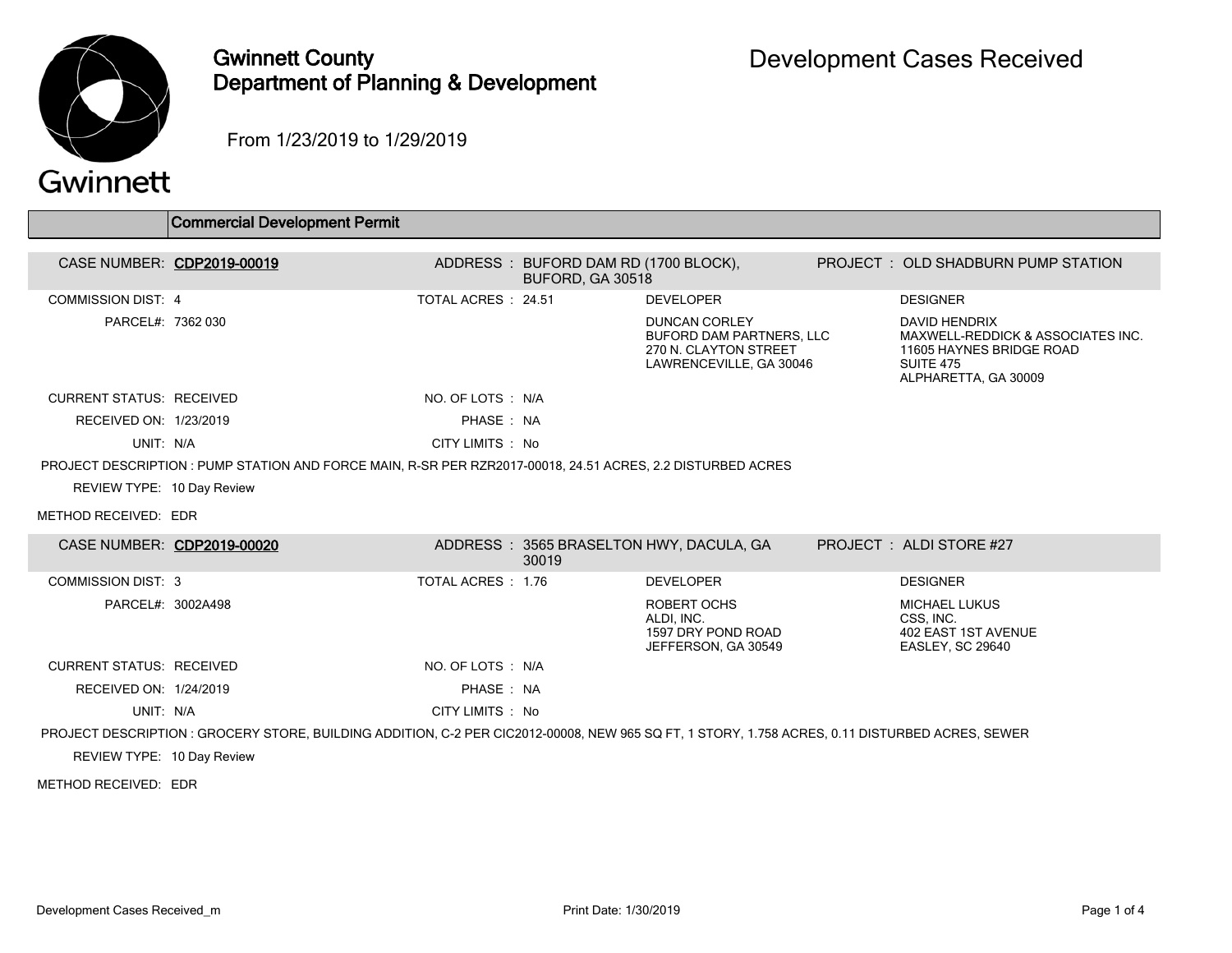| CASE NUMBER: CDP2019-00022      |                                                                                                                                       |                    | ADDRESS: BRITT RD, TUCKER, GA 30084                      |                                                                                                         | PROJECT : BRITT @ LUCKY SHOALS                                                                            |
|---------------------------------|---------------------------------------------------------------------------------------------------------------------------------------|--------------------|----------------------------------------------------------|---------------------------------------------------------------------------------------------------------|-----------------------------------------------------------------------------------------------------------|
| <b>COMMISSION DIST: 2</b>       |                                                                                                                                       | TOTAL ACRES : 4.47 |                                                          | <b>DEVELOPER</b>                                                                                        | <b>DESIGNER</b>                                                                                           |
| PARCEL#: 6165 159               |                                                                                                                                       |                    |                                                          | <b>ANDY PERRY</b><br>4RNJ2, LLC<br>P.O. BOX 76133<br>ATLANTA, GA 30358                                  | <b>JOE LANCASTER</b><br>LANCASTER & ASSOCIATES, INC.<br>275 VILLAGE PARKWAY<br>MARIETTA, GA 30067         |
| <b>CURRENT STATUS: RECEIVED</b> |                                                                                                                                       | NO. OF LOTS : N/A  |                                                          |                                                                                                         |                                                                                                           |
| RECEIVED ON: 1/28/2019          |                                                                                                                                       | PHASE: NA          |                                                          |                                                                                                         |                                                                                                           |
| UNIT: N/A                       |                                                                                                                                       | CITY LIMITS : No   |                                                          |                                                                                                         |                                                                                                           |
|                                 | PROJECT DESCRIPTION : SANITARY SEWER OUTFALL, R-75, 4.47 ACRES, .80 DISTURBED ACRES                                                   |                    |                                                          |                                                                                                         |                                                                                                           |
| REVIEW TYPE: 5 Day Review       |                                                                                                                                       |                    |                                                          |                                                                                                         |                                                                                                           |
| METHOD RECEIVED: EDR            |                                                                                                                                       |                    |                                                          |                                                                                                         |                                                                                                           |
| <b>TOTAL FOR:</b>               | <b>Commercial Development</b><br>Permit                                                                                               | NO. OF CASES: 3    |                                                          | NO. OF LOTS: 0                                                                                          | <b>TOTAL ACRES: 30.74</b>                                                                                 |
|                                 | <b>Concept Plan</b>                                                                                                                   |                    |                                                          |                                                                                                         |                                                                                                           |
| CASE NUMBER: CPL2019-00003      |                                                                                                                                       |                    | 30052                                                    | ADDRESS: 305 ATHENS HWY, LOGANVILLE, GA                                                                 | PROJECT : SHOPS AT HILL STREET                                                                            |
| <b>COMMISSION DIST: 3</b>       |                                                                                                                                       | TOTAL ACRES: 1.16  |                                                          | <b>DEVELOPER</b>                                                                                        | <b>DESIGNER</b>                                                                                           |
| PARCEL#: 5159 119               |                                                                                                                                       |                    |                                                          | <b>ORLANDO MIGUEZ</b><br><b>RAPIDLINK PROPERTIES, LLC</b><br>4540 WYYKESHIRE COURT<br>CUMMING, GA 30041 | <b>JAMES STEVE LANDERS</b><br>LAND PLANNING CONSULTANTS, LLC<br>156 HOLLY HILLS DRIVE<br>ATHENS, GA 30606 |
| <b>CURRENT STATUS: RECEIVED</b> |                                                                                                                                       | NO. OF LOTS: 1     |                                                          |                                                                                                         |                                                                                                           |
| RECEIVED ON: 1/25/2019          |                                                                                                                                       | PHASE: N/A         |                                                          |                                                                                                         |                                                                                                           |
| UNIT: N/A                       |                                                                                                                                       | CITY LIMITS : No   |                                                          |                                                                                                         |                                                                                                           |
| REVIEW TYPE: 5 Day Review       | PROJECT DESCRIPTION : RETAIL CENTER, C-2, NEW 16,078 SQ FT, 1 STORY, 1.159 ACRES, 1.336 DISTURBED ACRES, 36 NEW PARKING SPACES, SEWER |                    |                                                          |                                                                                                         |                                                                                                           |
| METHOD RECEIVED: EDR            |                                                                                                                                       |                    |                                                          |                                                                                                         |                                                                                                           |
| CASE NUMBER: CPL2019-00004      |                                                                                                                                       |                    | ADDRESS : JIM MOORE RD (3500 BLOCK),<br>DACULA, GA 30019 |                                                                                                         | PROJECT : JIM MOORE ROAD TRACT                                                                            |
| <b>COMMISSION DIST: 3</b>       |                                                                                                                                       | TOTAL ACRES: 22.86 |                                                          | <b>DEVELOPER</b>                                                                                        | <b>DESIGNER</b>                                                                                           |
| PARCEL#: 3001 002               |                                                                                                                                       |                    |                                                          | <b>BRET CLARK</b><br><b>BUTLER CONTRACTING, LLC</b><br>P.O. BOX 605<br>BUFORD, GA 30515                 | <b>BYRON ARCENEAUX</b><br>PRIMUS ENGINEERING, INC.<br>3010 HAMILTON MILL ROAD<br>BUFORD, GA 30519         |
| <b>CURRENT STATUS: RECEIVED</b> |                                                                                                                                       | NO. OF LOTS: 37    |                                                          |                                                                                                         |                                                                                                           |
| RECEIVED ON: 1/28/2019          |                                                                                                                                       | PHASE: N/A         |                                                          |                                                                                                         |                                                                                                           |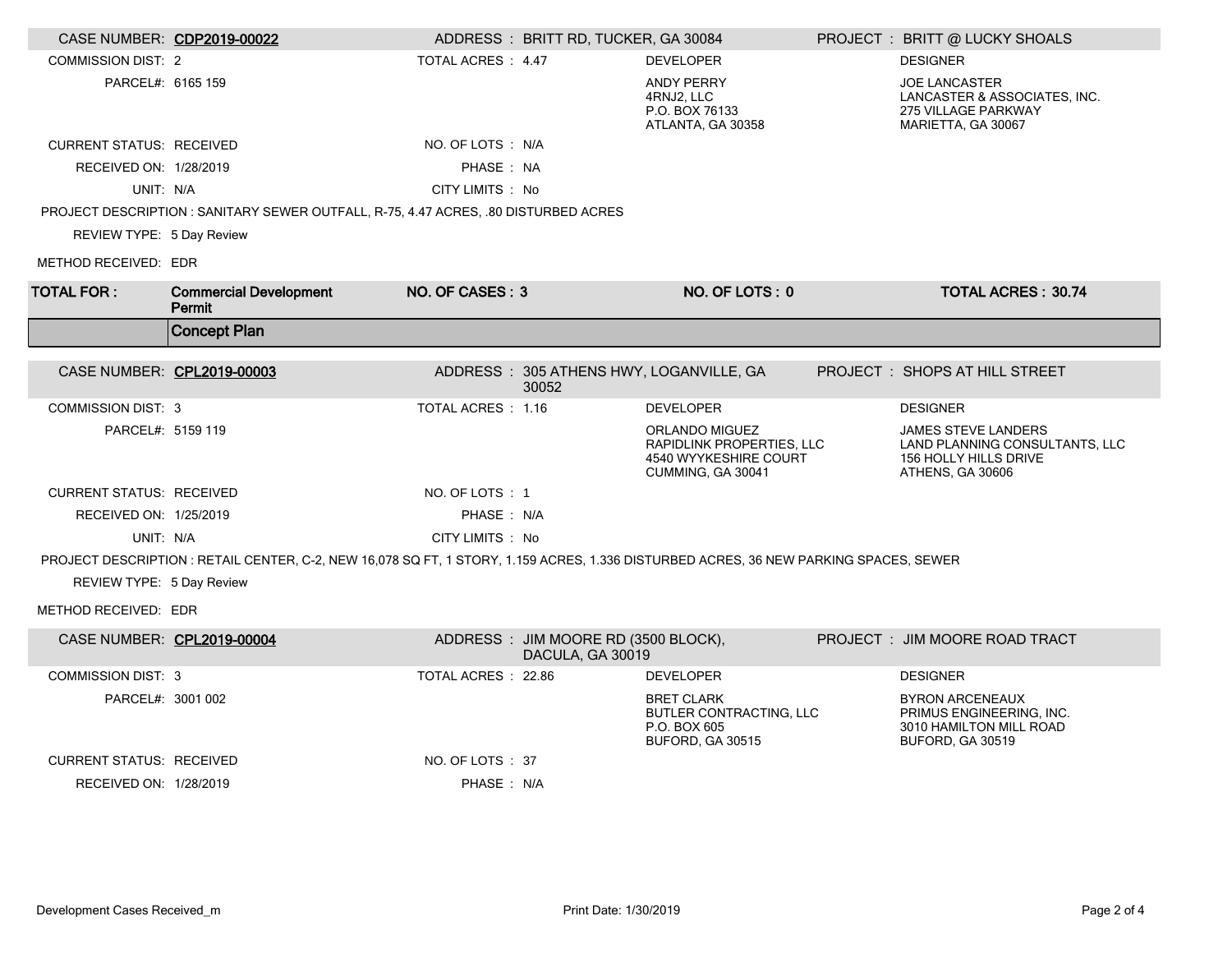### CASE NUMBER: CPL2019-00004 ADDRESS : JIM MOORE RD (3500 BLOCK), DACULA, GA 30019

UNIT: N/A CITY LIMITS : No

PROJECT DESCRIPTION : SINGLE FAMILY SUBDIVISION, OSC PER RZR2015-00005, 37 LOTS, 22.86 ACRES, SEWER

REVIEW TYPE: 5 Day Review

METHOD RECEIVED: EDR

| <b>TOTAL FOR:</b>               | <b>Concept Plan</b>                                                                                                                 | NO. OF CASES: 2     |                                                               | NO. OF LOTS: 38                                                                                               | <b>TOTAL ACRES: 24.02</b>                                                                       |
|---------------------------------|-------------------------------------------------------------------------------------------------------------------------------------|---------------------|---------------------------------------------------------------|---------------------------------------------------------------------------------------------------------------|-------------------------------------------------------------------------------------------------|
|                                 | <b>Final Plat</b>                                                                                                                   |                     |                                                               |                                                                                                               |                                                                                                 |
| CASE NUMBER: FPL2019-00005      |                                                                                                                                     |                     | ADDRESS: BRUSHY FORK RD (3600 BLOCK),<br>LOGANVILLE, GA 30052 |                                                                                                               | PROJECT: MAGNOLIA AT BRUSHY FORK UNIT 1                                                         |
| <b>COMMISSION DIST: 3</b>       |                                                                                                                                     | TOTAL ACRES : 24.90 |                                                               | <b>DEVELOPER</b>                                                                                              | <b>DESIGNER</b>                                                                                 |
| PARCEL#: 5098 001               |                                                                                                                                     |                     |                                                               | <b>RON MCCARTHY</b><br>BRUSHY FORK PARTNERS, LLC<br>3840 WINDERMERE PARKWAY<br>SUITE 402<br>CUMMING, GA 30041 | <b>JAMES MANEY</b><br>PRECISION PLANNING, INC.<br>400 PIKE BOULEVARD<br>LAWRENCEVILLE, GA 30046 |
| <b>CURRENT STATUS: RECEIVED</b> |                                                                                                                                     | NO. OF LOTS: 44     |                                                               |                                                                                                               |                                                                                                 |
| RECEIVED ON: 1/29/2019          |                                                                                                                                     | PHASE: NA           |                                                               |                                                                                                               |                                                                                                 |
| UNIT: 1                         |                                                                                                                                     | CITY LIMITS : No    |                                                               |                                                                                                               |                                                                                                 |
|                                 | PROJECT DESCRIPTION : SINGLE FAMILY SUBDIVISION, UNIT 1, OSC PER RZR2017-00016, 44 LOTS, 51.09 ACRES, 26.26 OPEN SPACE ACRES, SEWER |                     |                                                               |                                                                                                               |                                                                                                 |
| REVIEW TYPE: 10 Day Review      |                                                                                                                                     |                     |                                                               |                                                                                                               |                                                                                                 |
| METHOD RECEIVED: EDR            |                                                                                                                                     |                     |                                                               |                                                                                                               |                                                                                                 |
| <b>TOTAL FOR:</b>               | <b>Final Plat</b>                                                                                                                   | NO. OF CASES: 1     |                                                               | NO. OF LOTS: 44                                                                                               | <b>TOTAL ACRES: 24.90</b>                                                                       |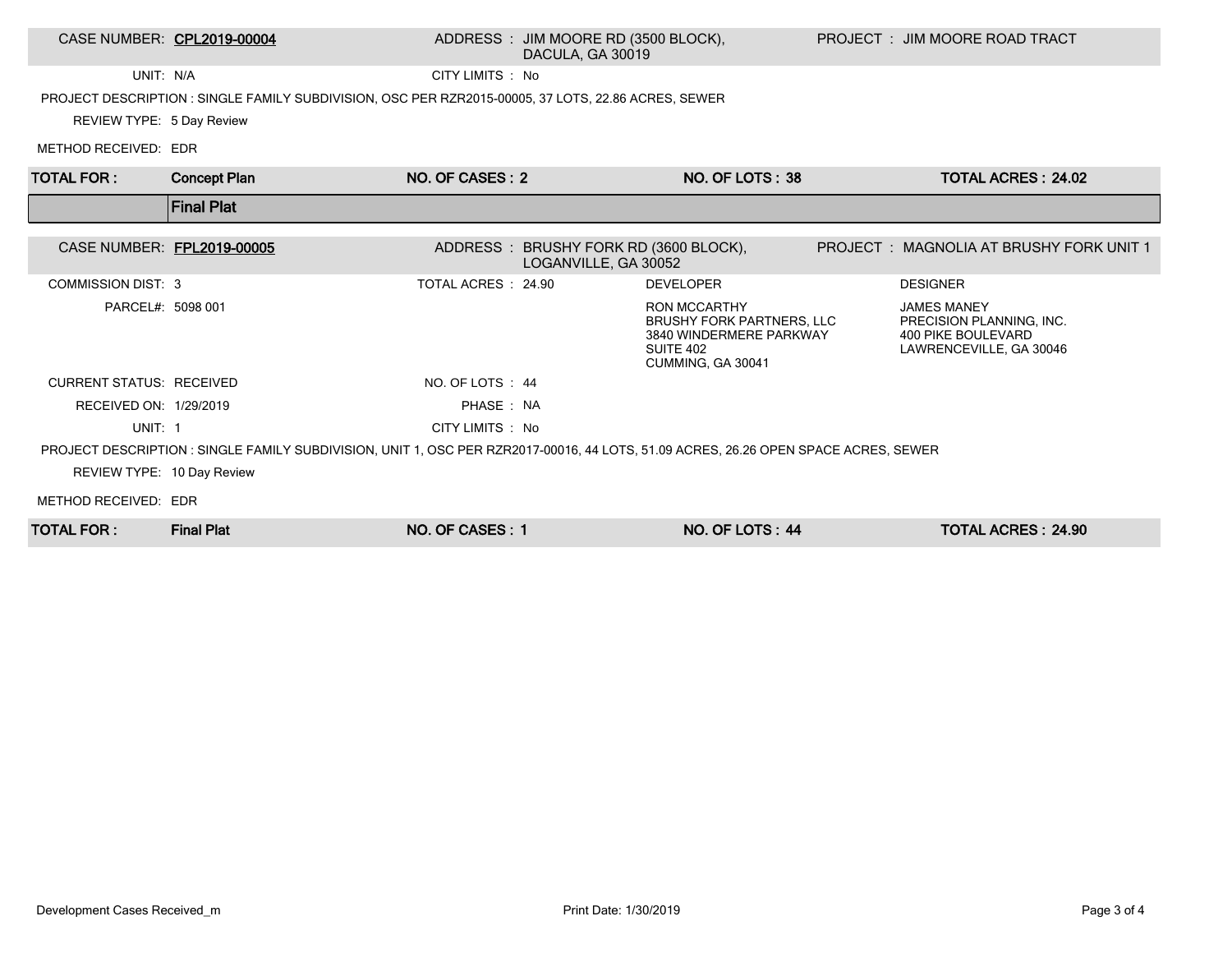|                                 | <b>Subdivision Development Permit</b>                                                                                    |                     |                                                      |                                                                                                             |                                                                                                                                      |  |
|---------------------------------|--------------------------------------------------------------------------------------------------------------------------|---------------------|------------------------------------------------------|-------------------------------------------------------------------------------------------------------------|--------------------------------------------------------------------------------------------------------------------------------------|--|
|                                 | CASE NUMBER: SDP2019-00003                                                                                               |                     | ADDRESS: BUFORD DAM RD (1700 BLOCK),                 |                                                                                                             | PROJECT : OLD SHADBURN                                                                                                               |  |
|                                 |                                                                                                                          |                     | BUFORD, GA 30518                                     |                                                                                                             |                                                                                                                                      |  |
| <b>COMMISSION DIST: 4</b>       |                                                                                                                          | TOTAL ACRES : 24.51 |                                                      | <b>DEVELOPER</b>                                                                                            | <b>DESIGNER</b>                                                                                                                      |  |
| PARCEL#: 7362 030               |                                                                                                                          |                     |                                                      | <b>DUNCAN CORLEY</b><br><b>BUFORD DAM PARTNERS, LLC</b><br>270 N. CLAYTON STREET<br>LAWRENCEVILLE, GA 30046 | DAVID HENDRIX<br>MAXWELL-REDDICK & ASSOCIATES INC.<br>11605 HAYNES BRIDGE ROAD<br><b>SUITE 475</b><br>ALPHARETTA, GA 30009           |  |
| <b>CURRENT STATUS: RECEIVED</b> |                                                                                                                          | NO. OF LOTS : 77    |                                                      |                                                                                                             |                                                                                                                                      |  |
| RECEIVED ON: 1/23/2019          |                                                                                                                          | PHASE: NA           |                                                      |                                                                                                             |                                                                                                                                      |  |
| UNIT: N/A                       |                                                                                                                          | CITY LIMITS : No    |                                                      |                                                                                                             |                                                                                                                                      |  |
|                                 | PROJECT DESCRIPTION : SINGLE FAMILY SUBDIVISION, R-SR PER RZR2017-00018, 77 LOTS, 24.51 ACRES, 22 DISTURBED ACRES, SEWER |                     |                                                      |                                                                                                             |                                                                                                                                      |  |
| REVIEW TYPE: 10 Day Review      |                                                                                                                          |                     |                                                      |                                                                                                             |                                                                                                                                      |  |
| METHOD RECEIVED: EDR            |                                                                                                                          |                     |                                                      |                                                                                                             |                                                                                                                                      |  |
| CASE NUMBER: SDP2019-00006      |                                                                                                                          |                     | ADDRESS: 1100 DULUTH HWY,<br>LAWRENCEVILLE, GA 30043 |                                                                                                             | PROJECT : COLLECTIONS AT WOLF CREEK                                                                                                  |  |
| <b>COMMISSION DIST: 1</b>       |                                                                                                                          | TOTAL ACRES: 14.81  |                                                      | <b>DEVELOPER</b>                                                                                            | <b>DESIGNER</b>                                                                                                                      |  |
| PARCEL#: 7034 232               |                                                                                                                          |                     |                                                      | <b>JORDAN TENCH</b><br>WOLF CREEK, LLC<br>850 OLD ALPHARETTA ROAD<br>ALPHARETTA, GA 30005                   | <b>JOHN MORGAN</b><br>RIDGE PLANNING AND ENGINEERING<br>1250 KENNESTONE CIRCLE<br><b>BUILDING A, SUITE 200</b><br>MARIETTA, GA 30066 |  |
| <b>CURRENT STATUS: RECEIVED</b> |                                                                                                                          | NO. OF LOTS: 46     |                                                      |                                                                                                             |                                                                                                                                      |  |
| RECEIVED ON: 1/29/2019          |                                                                                                                          | PHASE: NA           |                                                      |                                                                                                             |                                                                                                                                      |  |
| UNIT: N/A                       |                                                                                                                          | CITY LIMITS : No    |                                                      |                                                                                                             |                                                                                                                                      |  |
|                                 | PROJECT DESCRIPTION : TOWNHOME SUBDIVISION, RM-8 PER RZM2004-00018, 46 LOTS, 14.81 ACRES, 5.87 DISTURBED ACRES, SEWER    |                     |                                                      |                                                                                                             |                                                                                                                                      |  |
| REVIEW TYPE: 10 Day Review      |                                                                                                                          |                     |                                                      |                                                                                                             |                                                                                                                                      |  |
| METHOD RECEIVED: EDR            |                                                                                                                          |                     |                                                      |                                                                                                             |                                                                                                                                      |  |
| <b>TOTAL FOR :</b>              | <b>Subdivision Development</b><br>Permit                                                                                 | NO. OF CASES: 2     |                                                      | <b>NO. OF LOTS: 123</b>                                                                                     | <b>TOTAL ACRES: 39.32</b>                                                                                                            |  |
|                                 |                                                                                                                          |                     |                                                      |                                                                                                             |                                                                                                                                      |  |
| <b>GRAND TOTALS</b>             |                                                                                                                          | NO. OF CASES: 8     |                                                      | <b>NO. OF LOTS: 205</b>                                                                                     | <b>TOTAL ACRES: 118.98</b>                                                                                                           |  |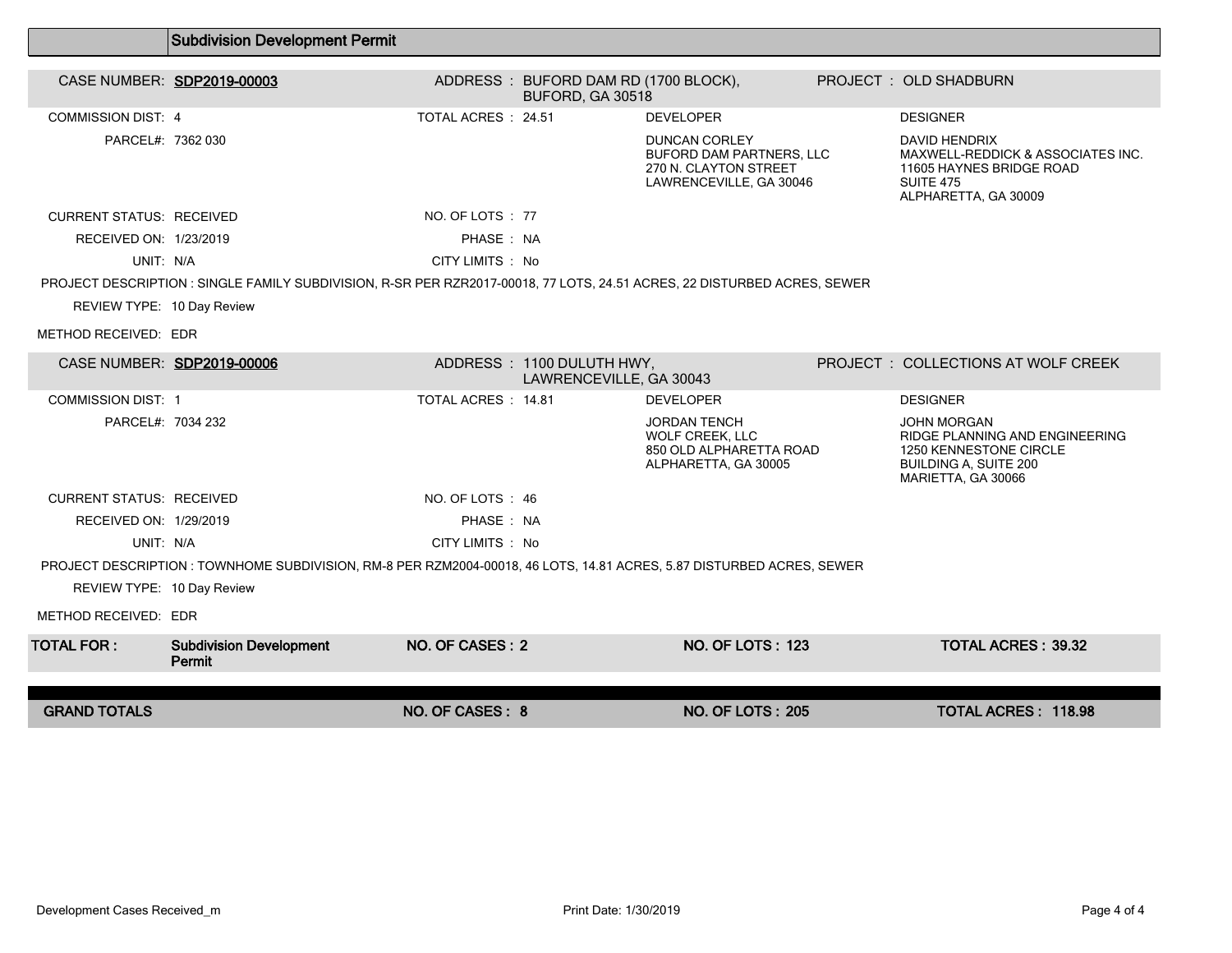

## Gwinnett County Department of Planning & Development

From 1/23/2019 to 1/29/2019

# Gwinnett

|                                 | <b>Commercial Development Permit</b>                                                                                                                         |                   |                                                             |                                                                                                        |                                                                                                                                                                 |
|---------------------------------|--------------------------------------------------------------------------------------------------------------------------------------------------------------|-------------------|-------------------------------------------------------------|--------------------------------------------------------------------------------------------------------|-----------------------------------------------------------------------------------------------------------------------------------------------------------------|
|                                 | CASE NUMBER: CDP2019-00021                                                                                                                                   |                   | GA 30046                                                    | ADDRESS: 400 WEST PIKE ST, LAWRENCEVILLE,                                                              | <b>PROJECT : W. PIKE STREET C-STORE</b>                                                                                                                         |
| <b>COMMISSION DIST: 4</b>       |                                                                                                                                                              | TOTAL ACRES: 0.74 |                                                             | <b>DEVELOPER</b>                                                                                       | <b>DESIGNER</b>                                                                                                                                                 |
| PARCEL#: 5143 287               |                                                                                                                                                              |                   |                                                             | SAMEER NARSIDANI<br>21ST PROPERTY, LLC<br>5911 LA CHATEAU PLACE<br>TUCKER, GA 30084                    | <b>WILL DASSANCE</b><br><b>QUALITY CIVIL DESIGNS, LLC</b><br>2144 BUFORD HIGHWAY<br>SUITE 212<br>BUFORD, GA 30518                                               |
| <b>CURRENT STATUS: RECEIVED</b> |                                                                                                                                                              | NO. OF LOTS : N/A |                                                             |                                                                                                        |                                                                                                                                                                 |
| RECEIVED ON: 1/25/2019          |                                                                                                                                                              | PHASE: NA         |                                                             |                                                                                                        |                                                                                                                                                                 |
| UNIT: N/A                       |                                                                                                                                                              | CITY LIMITS : Yes |                                                             |                                                                                                        |                                                                                                                                                                 |
| <b>SEWER</b>                    | PROJECT DESCRIPTION: CITY OF LAWRENCEVILLE, W. PIKE STREET C-STORE, BG, NEW 3,000 SQ FT, 1 STORY, 0.7421 ACRES, 0.19 DISTURBED ACRES, 13 NEW PARKING SPACES, |                   |                                                             |                                                                                                        |                                                                                                                                                                 |
| REVIEW TYPE: 10 Day Review      |                                                                                                                                                              |                   |                                                             |                                                                                                        |                                                                                                                                                                 |
| METHOD RECEIVED: EDR            |                                                                                                                                                              |                   |                                                             |                                                                                                        |                                                                                                                                                                 |
|                                 | CASE NUMBER: CDP2019-00023                                                                                                                                   |                   | ADDRESS: 3855 LAWRENCEVILLE HWY,<br>LAWRENCEVILLE, GA 30044 |                                                                                                        | PROJECT : DOCTOR'S OFFICE (LILBURN)                                                                                                                             |
| <b>COMMISSION DIST: 1</b>       |                                                                                                                                                              | TOTAL ACRES: 1.24 |                                                             | <b>DEVELOPER</b>                                                                                       | <b>DESIGNER</b>                                                                                                                                                 |
| PARCEL#: 6151 009               |                                                                                                                                                              |                   |                                                             | KYU MAN PARK<br>KNOLL CONSTRUCTION, LLC<br>3100 MEDLOCK BRIDGE ROAD<br>SUITE 500<br>NORCROSS, GA 30071 | <b>COOPER RIDGE</b><br>FORESITE GROUP, INC.<br>3740 DAVINCI COURT<br>PEACHTREE CORNERS, GA 30092                                                                |
| <b>CURRENT STATUS: RECEIVED</b> |                                                                                                                                                              | NO. OF LOTS : N/A |                                                             |                                                                                                        |                                                                                                                                                                 |
| RECEIVED ON: 1/29/2019          |                                                                                                                                                              | PHASE: NA         |                                                             |                                                                                                        |                                                                                                                                                                 |
| UNIT: N/A                       |                                                                                                                                                              | CITY LIMITS : Yes |                                                             |                                                                                                        |                                                                                                                                                                 |
|                                 |                                                                                                                                                              |                   |                                                             |                                                                                                        | PROJECT DESCRIPTION : CITY OF LILBURN, DOCTOR'S OFFICE (LILBURN), CB, NEW 3,218 SQ FT, 1 STORY, 1.240 ACRES, 0.70 DISTURBED ACRES, 13 NEW PARKING SPACES, SEWER |
| REVIEW TYPE: 10 Day Review      |                                                                                                                                                              |                   |                                                             |                                                                                                        |                                                                                                                                                                 |
| METHOD RECEIVED: EDR            |                                                                                                                                                              |                   |                                                             |                                                                                                        |                                                                                                                                                                 |
| <b>TOTAL FOR:</b>               | <b>Commercial Development</b><br>Permit                                                                                                                      | NO. OF CASES: 2   |                                                             | NO. OF LOTS: 0                                                                                         | <b>TOTAL ACRES: 1.98</b>                                                                                                                                        |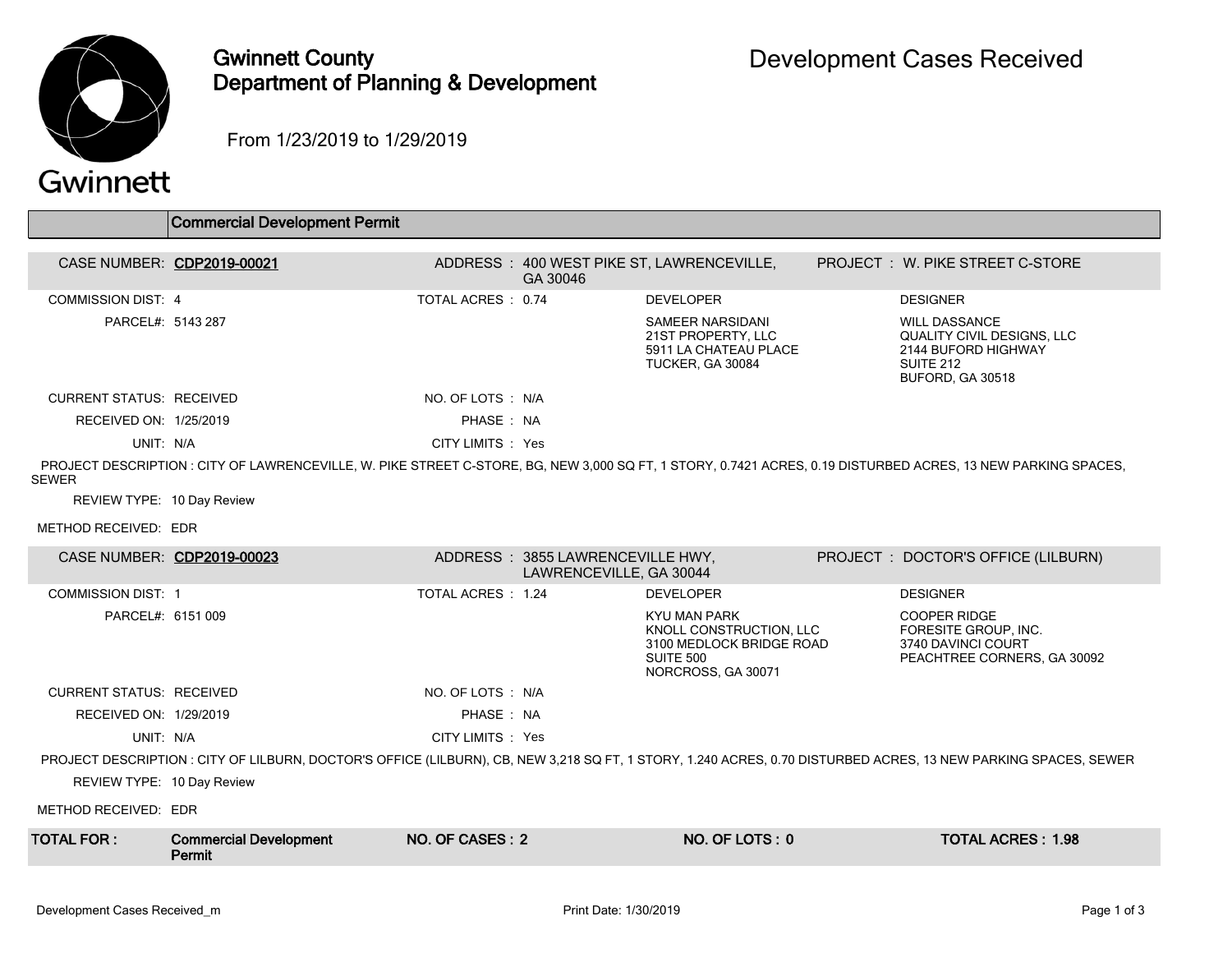|                                 | <b>Final Plat</b>                                                                                                                     |                    |                                                           |                                                                                                           |                                                                                                                                                 |
|---------------------------------|---------------------------------------------------------------------------------------------------------------------------------------|--------------------|-----------------------------------------------------------|-----------------------------------------------------------------------------------------------------------|-------------------------------------------------------------------------------------------------------------------------------------------------|
| CASE NUMBER: FPL2019-00003      |                                                                                                                                       |                    | ADDRESS: 104 FIRST AVE, LILBURN, GA                       |                                                                                                           | PROJECT: BONAVENTURE CONSTRUCTION                                                                                                               |
| <b>COMMISSION DIST: 2</b>       |                                                                                                                                       | TOTAL ACRES : 0.97 |                                                           | <b>DEVELOPER</b>                                                                                          | <b>DESIGNER</b>                                                                                                                                 |
| PARCEL#: 6135 029               |                                                                                                                                       |                    |                                                           | <b>JUDSON KITTLE</b><br>BONAVENTURE CONSTRUCTION<br>COMPANY, LLC<br>418 OAKWOOD DRIVE<br>BOGART, GA 30622 | MICHAEL SHANE FOSTER<br>LAND DEVELOPMENT SURVEYORS, INC.<br>P.O. BOX 2050<br>DACULA, GA 30019                                                   |
| <b>CURRENT STATUS: RECEIVED</b> |                                                                                                                                       | NO. OF LOTS: 9     |                                                           |                                                                                                           |                                                                                                                                                 |
| RECEIVED ON: 1/25/2019          |                                                                                                                                       | PHASE: NA          |                                                           |                                                                                                           |                                                                                                                                                 |
| UNIT: N/A                       |                                                                                                                                       | CITY LIMITS : Yes  |                                                           |                                                                                                           |                                                                                                                                                 |
|                                 | PROJECT DESCRIPTION : CITY OF LILBURN, BONAVENTUE CONSTRUCTION, O-I, 9 LOTS, 0.972 ACRES, SEWER                                       |                    |                                                           |                                                                                                           |                                                                                                                                                 |
| REVIEW TYPE: 10 Day Review      |                                                                                                                                       |                    |                                                           |                                                                                                           |                                                                                                                                                 |
| METHOD RECEIVED: EDR            |                                                                                                                                       |                    |                                                           |                                                                                                           |                                                                                                                                                 |
| CASE NUMBER: FPL2019-00004      |                                                                                                                                       |                    | ADDRESS: 2791 STONE MOUNTAIN HWY,<br>SNELLVILLE, GA 30078 |                                                                                                           | PROJECT : BRITT & CAMP, LLC                                                                                                                     |
| <b>COMMISSION DIST: 3</b>       |                                                                                                                                       | TOTAL ACRES : 7.49 |                                                           | <b>DEVELOPER</b>                                                                                          | <b>DESIGNER</b>                                                                                                                                 |
| PARCEL#: 5007 282               |                                                                                                                                       |                    |                                                           | <b>DWIGHT HARRISON</b><br><b>BRITT AND CAMP, LLC</b><br>P.O. BOX 550<br>SNELLVILLE, GA 30078              | <b>JOEY BREWER</b><br>ACRE GROUP, INC.<br>P.O. BOX 54<br>LOGANVILLE, GA 30052                                                                   |
| <b>CURRENT STATUS: RECEIVED</b> |                                                                                                                                       | NO. OF LOTS : 3    |                                                           |                                                                                                           |                                                                                                                                                 |
| RECEIVED ON: 1/26/2019          |                                                                                                                                       | PHASE : NA         |                                                           |                                                                                                           |                                                                                                                                                 |
| UNIT: N/A                       |                                                                                                                                       | CITY LIMITS : Yes  |                                                           |                                                                                                           |                                                                                                                                                 |
|                                 | PROJECT DESCRIPTION : CITY OF SNELLVILLE, BRITT & CAMP, LLC, FOR COMMERCIAL PLATTING ONLY, BG PER RZ04-09, 3 LOTS, 7.491 ACRES, SEWER |                    |                                                           |                                                                                                           |                                                                                                                                                 |
| REVIEW TYPE: 10 Day Review      |                                                                                                                                       |                    |                                                           |                                                                                                           |                                                                                                                                                 |
| METHOD RECEIVED: EDR            |                                                                                                                                       |                    |                                                           |                                                                                                           |                                                                                                                                                 |
| <b>TOTAL FOR:</b>               | <b>Final Plat</b>                                                                                                                     | NO. OF CASES: 2    |                                                           | NO. OF LOTS: 12                                                                                           | <b>TOTAL ACRES: 8.46</b>                                                                                                                        |
|                                 | <b>Subdivision Development Permit</b>                                                                                                 |                    |                                                           |                                                                                                           |                                                                                                                                                 |
| CASE NUMBER: SDP2019-00005      |                                                                                                                                       |                    | 30097                                                     | ADDRESS: MAIN ST (2300 BLOCK), DULUTH, GA                                                                 | <b>PROJECT : MAIN STREET</b>                                                                                                                    |
| <b>COMMISSION DIST: 1</b>       |                                                                                                                                       | TOTAL ACRES : 4.77 |                                                           | <b>DEVELOPER</b>                                                                                          | <b>DESIGNER</b>                                                                                                                                 |
| PARCEL#: 7205 012               |                                                                                                                                       |                    |                                                           | MIKE SMITH<br>LLC.<br>11340 LAKEFIELD DRIVE<br><b>SUITE 250</b><br>JOHNS CREEK, GA 30097                  | <b>JILLIAN SILVA</b><br>THE PROVIDENCE GROUP OF GEORGIA, TRAVIS PRUITT & ASSOCIATES, INC.<br>4317 PARK DRIVE<br>SUITE 400<br>NORCROSS, GA 30093 |
| <b>CURRENT STATUS: RECEIVED</b> |                                                                                                                                       | NO. OF LOTS : 47   |                                                           |                                                                                                           |                                                                                                                                                 |
| RECEIVED ON: 1/23/2019          |                                                                                                                                       | PHASE: NA          |                                                           |                                                                                                           |                                                                                                                                                 |